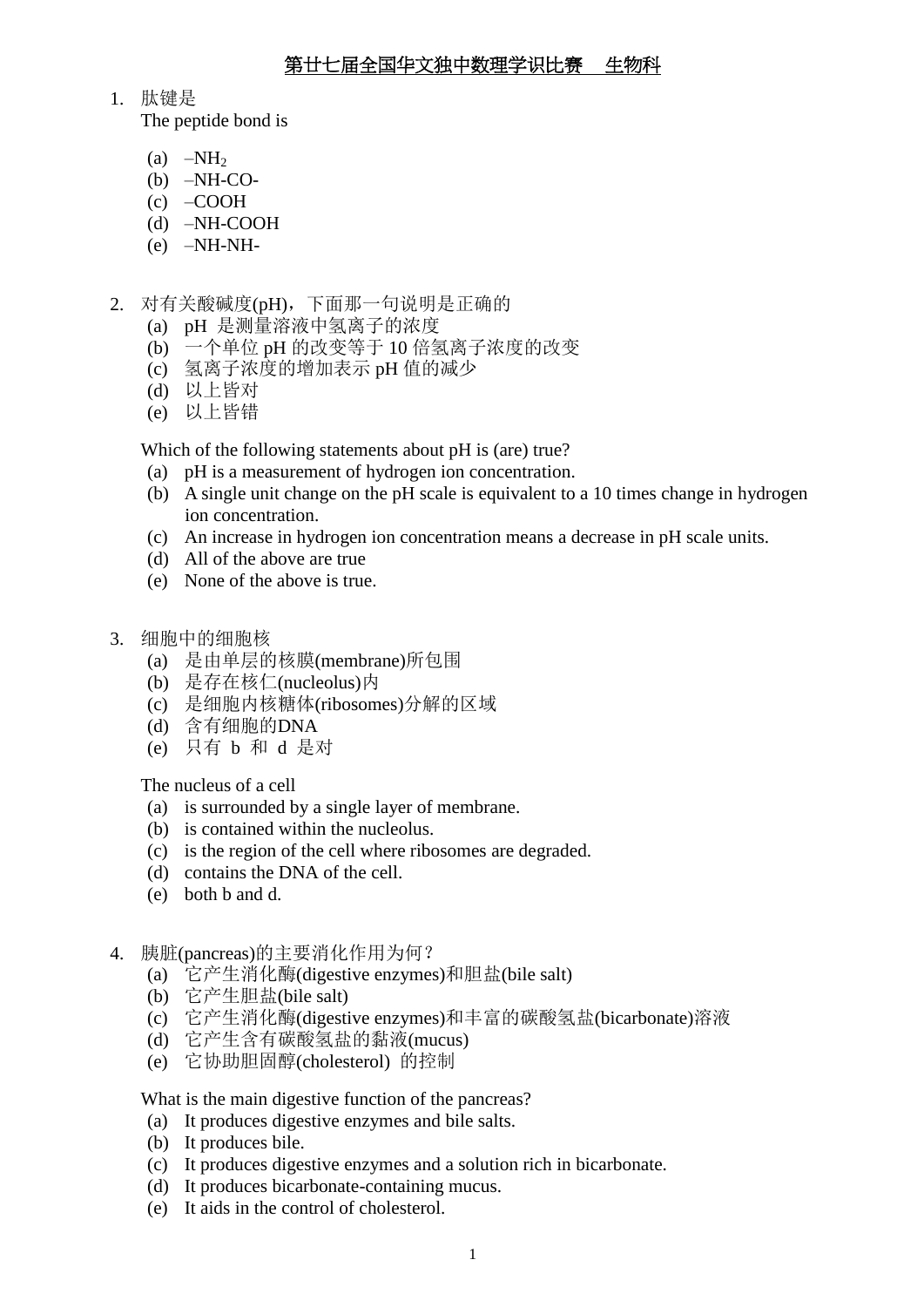- 5. 下列那一种是糖酵解(glycolysis)的结果
	- (a) 将 FAD 为还原 FADH<sub>2</sub>
	- (b) 产生 $CO<sub>2</sub>$
	- (c) 转变一个葡萄糖分子为两个三碳化合物分子(three-carbon compound)
	- (d) 每一个葡萄糖分子共诮耗两个 ATP
	- (e) 将 NADH 转变成 NAD<sup>+</sup>

Which of the following is a result of glycolysis?

- (a) reduction of FAD to FADH<sub>2</sub>
- (b) production of  $CO<sub>2</sub>$
- (c) conversion of glucose to two three-carbon compounds
- (d) a net consumption of two ATPs per glucose molecule
- (e) conversion of NADH to  $NAD^+$
- 6. 将空气从肺部吸入和呼出的过程称为
	- (a) 气体交换 (gas exchange)
	- (b) 扩散作用 (diffusion)
	- (c) 呼吸 (breathing)
	- (d) 内呼吸作用 (internal respiratory)
	- (e) 空气新陈代谢 (air metabolism)

The process of moving air in and out of the lungs is called

- (a) gas exchange
- (b) diffusion
- (c) breathing
- (d) internal respiration
- (e) air metabolism
- 7. 将水份在植物木质部(xylem)往上推动的两种力量是
	- (a) 蒸散牵引力(transpiration)和根压(root pressure)
	- (b) 根压和内聚力(cohesion force)
	- (c) 内聚力和蒸散牵引力
	- (d) 主动运输(active transport)和内聚力
	- (e) 蒸散牵引力和毛细管作用(capillary action)

The two main forces that move water upward in xylem are

- (a) transpiration and root pressure
- (b) root pressure and cohesion force
- (c) transpiration and cohesion force
- (d) active transport and cohesion force
- (e) transpiration and capillary action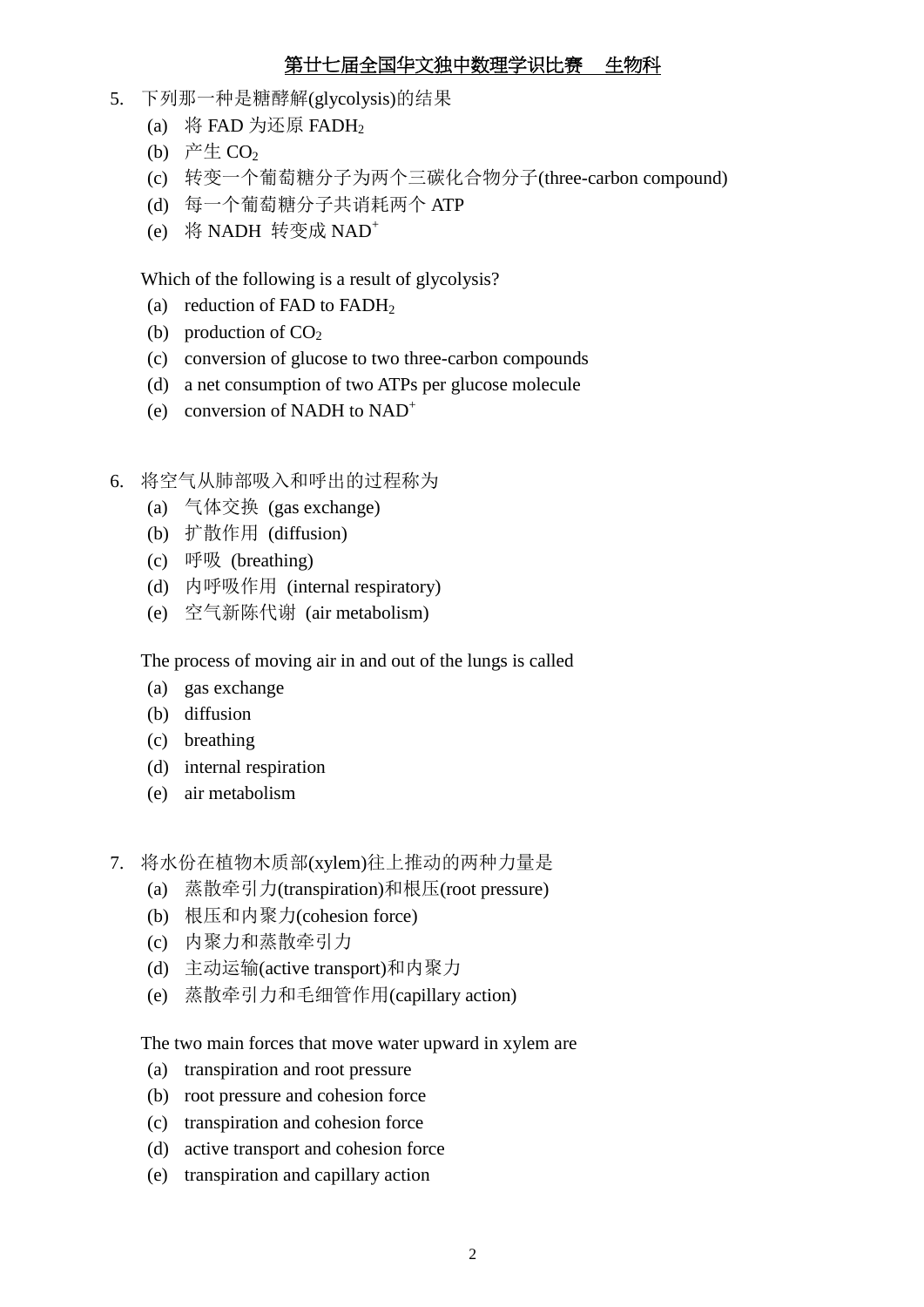- 8. 下面何者不是组织胺(histamine)的立即作用?
	- (a) 引起局部血管扩张(dilate)
	- (b) 引起局部血管产生漏洞 (leakier)
	- (c) 增加部分区域的血液流量 (blood flow)
	- (d) 增加体血压 (systemic blood pressure)
	- (e) 引起局部组织肿胀 (swelling)

Which of the following is *not* an immediate function of histamine?

- (a) causing local blood vessels to dilate
- (b) causing local blood vessels to become leakier
- (c) increasing blood flow to the area
- (d) increasing systemic blood pressure
- (e) causing local swelling of the tissue
- 9. 当肾小球 (glomerulus) 进行压力过滤时,下列何者不会从血液中进入鲍氏囊(Bowman's capsule)?
	- (a) 水
	- (b) 离子 $(ions)$
	- (c) 糖 $(sugar)$
	- (d) 血浆疍白(plasma proteins)
	- (e) 胺基酸(amino acids)

During pressure filtration in the glomerulus, which of the following *does not* enter Bowman's capsule from the bloodstream?

- (a) water
- (b) ions.
- (c) sugar
- (d) plasma proteins
- (e) amino acids
- 10. 大部分动物当身体太热时,下列何者为正常的生理反应?
	- (a) 增加皮肤的血液流量
	- (b) 心跳降低
	- (c) 皮肤内的血管收缩
	- (d) 肌肉收缩
	- (e) 保留水分的消失

Which of the following is a physiological response that takes place in many animals when they get too hot?

- (a) increase blood flow to the skin
- (b) slowing of the heart rate
- (c) constriction of blood vessels in the skin
- (d) constriction of muscles
- (e) retention of water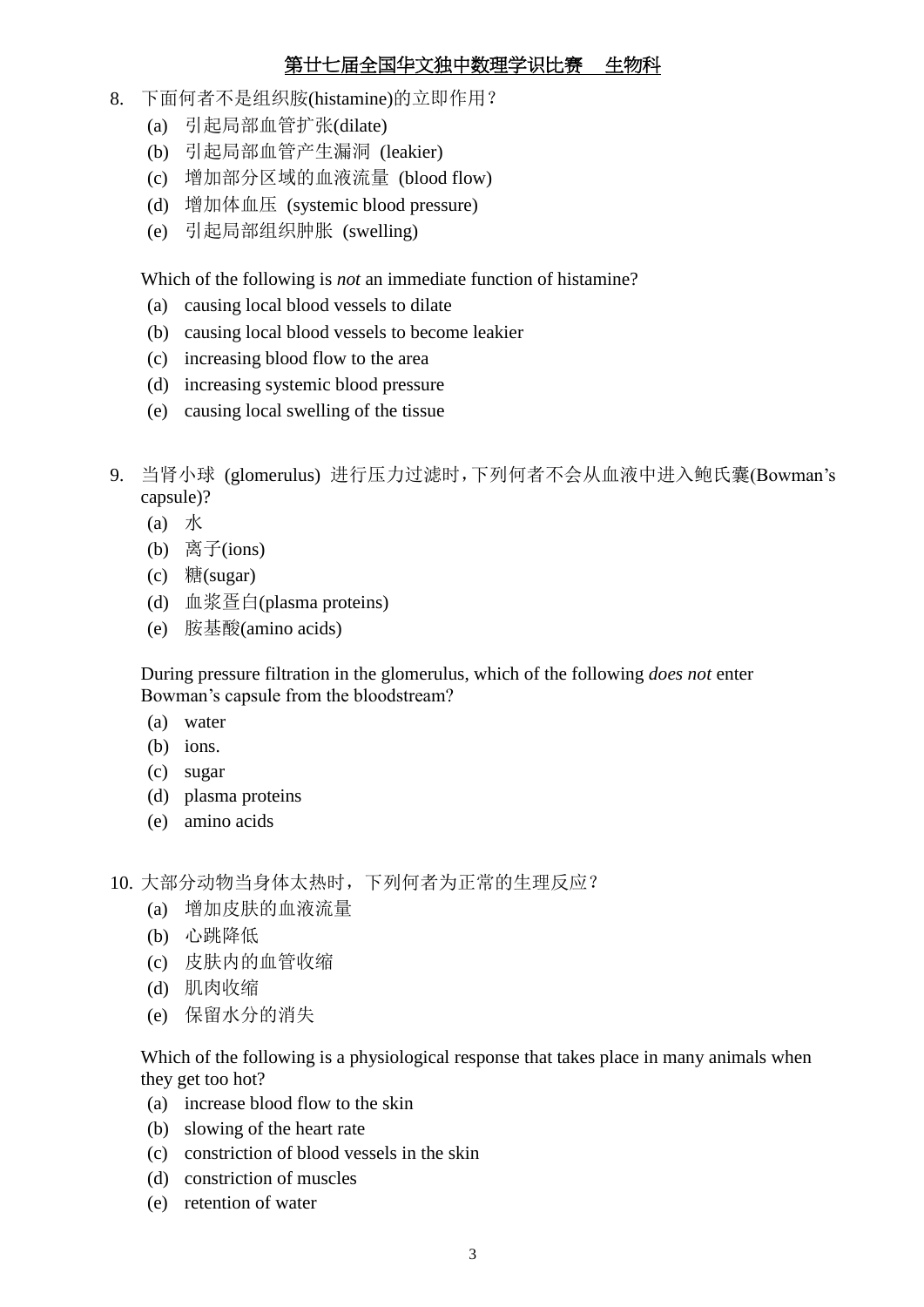- 11. 下列何者的结构不参与人体平衡的感觉(sense of balance)?
	- (a) 内耳 (inner ear)
	- (b) 半规管 (semicircular canals)
	- (c) 感觉毛细胞 (hair cells)
	- (d) 椭圆囊(utricle)
	- (e) 基层膜 (basilar membrane)

Which of the following structure is *not* involved in the human sense of balance?

- (a) the inner ear
- (b) the semicircular canals
- (c) hairs cells
- (d) the utricle
- (e) the basilar membrane
- 12. 人体大脑中那部分负责协调身体的完整移动
	- (a) 丘脑(thalamus)
	- (b) 下丘脑(hypothalamus)
	- (c) 脑干(brainstem)
	- (d) 大脑(cerebrum)
	- (e) 小脑(cerebellum)

Which part of the human brain is responsible for detailed coordination of movements?

- (a) thalamus.
- (b) hypothalamus.
- (c) brainstem.
- (d) cerebrum
- (e) cerebellum
- 13. 下列激素中何者调控植物顶芽(shoots)的向光性反应 (phototropic responses)?
	- (a) 生长素(auxins)
	- (b) 赤霉素(gibberellins)
	- (c) 细胞分裂素(cytokinins)
	- (d) 脱落酸(abscisic acid)
	- (e) 乙烯(ethylene)

Which of the following types of hormones mediates the phototropic responses of shoots?

- (a) auxins
- (b) gibberellins
- (c) cytokinins
- (d) abscisic acid
- (e) ethylene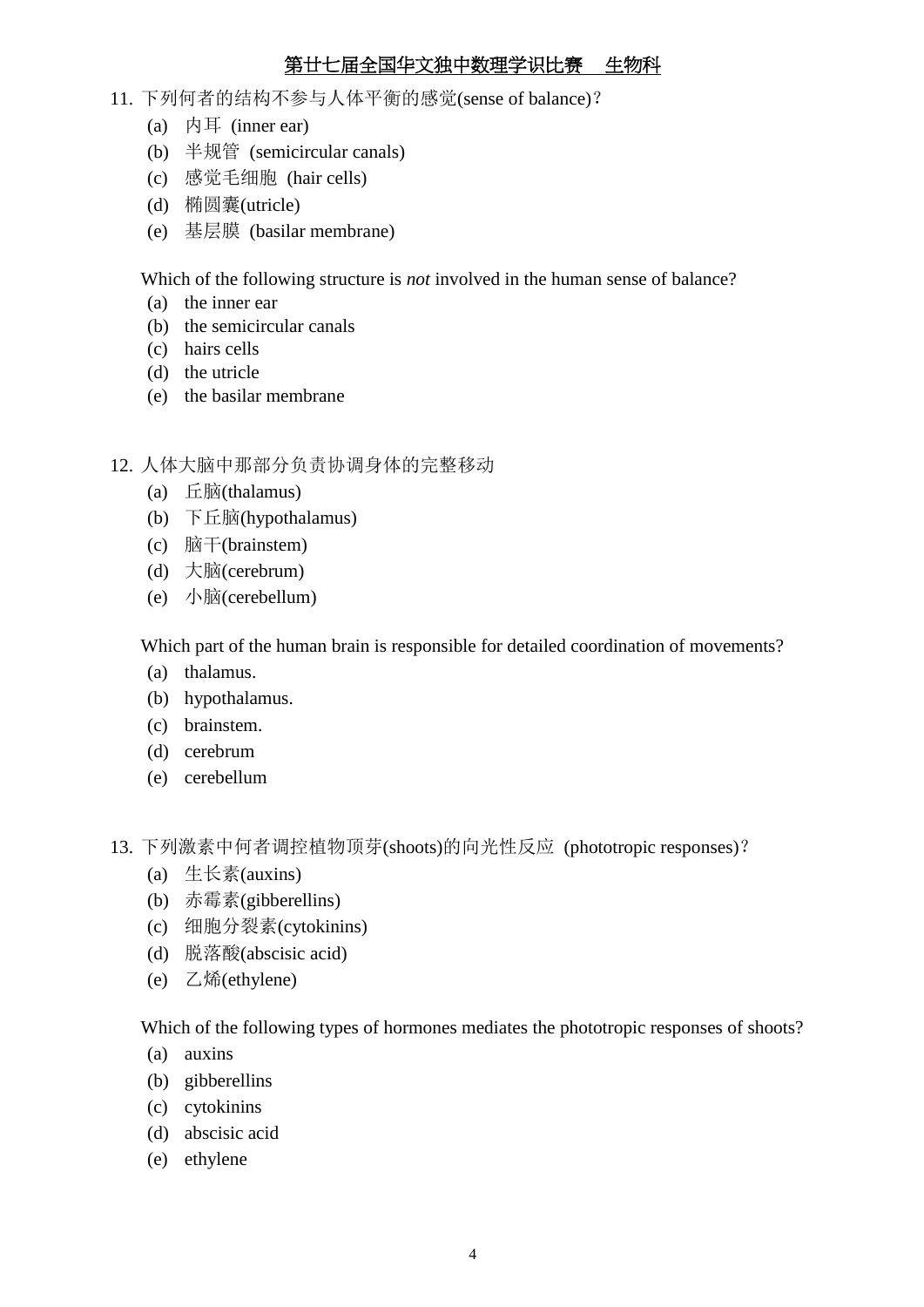- 14. 在下列减数分裂(meiosis)过程中, 那阶段是染色体四分体(tetrads)排列在细胞中间?
	- (a) 分裂间期 I (interphase I)
	- (b) 前期 I (prophase I)
	- (c) 中期 I (metaphase I)
	- (d) 后期 II (anaphase II)
	- (e) 中期 II (metaphase II)

During which of the following stages of meiosis are chromosome tetrads lined up in the centre of the cell?

- (a) interphase I
- (b) prophase I
- (c) metaphase I
- (d) anaphase II
- (e) metaphase II

15. 将遗传讯息从 DNA 转移至 RNA 的过程称为

- (a) 转译 (translation)
- (b) 转录 (transcription)
- (c) 启动 (initiation)
- (d) 延长 (elongation)
- (e) 复制 (replication)

The transfer of genetic information from DNA to RNA is called

- (a) translation
- (b) transcription
- (c) initiation
- (d) elongation
- (e) replication

16. 正常男人性染色体(sex chromosomes)的组成为何?

- (a) 两条 X 染色体
- (b) 两条 Y 染色体
- (c) 两条 X 染色体和一条 Y 染色体
- (d) 一条 X 染色体和一条 Y 染色体
- (e) 一条 Y 染色体

What is the normal complement of sex chromosomes in a human male?

- (f) two X chromosomes
- (g) two Y chromosomes
- (h) two X chromosomes and one Y chromosome
- (i) one X chromosome and one Y chromosome
- (j) one Y chromosome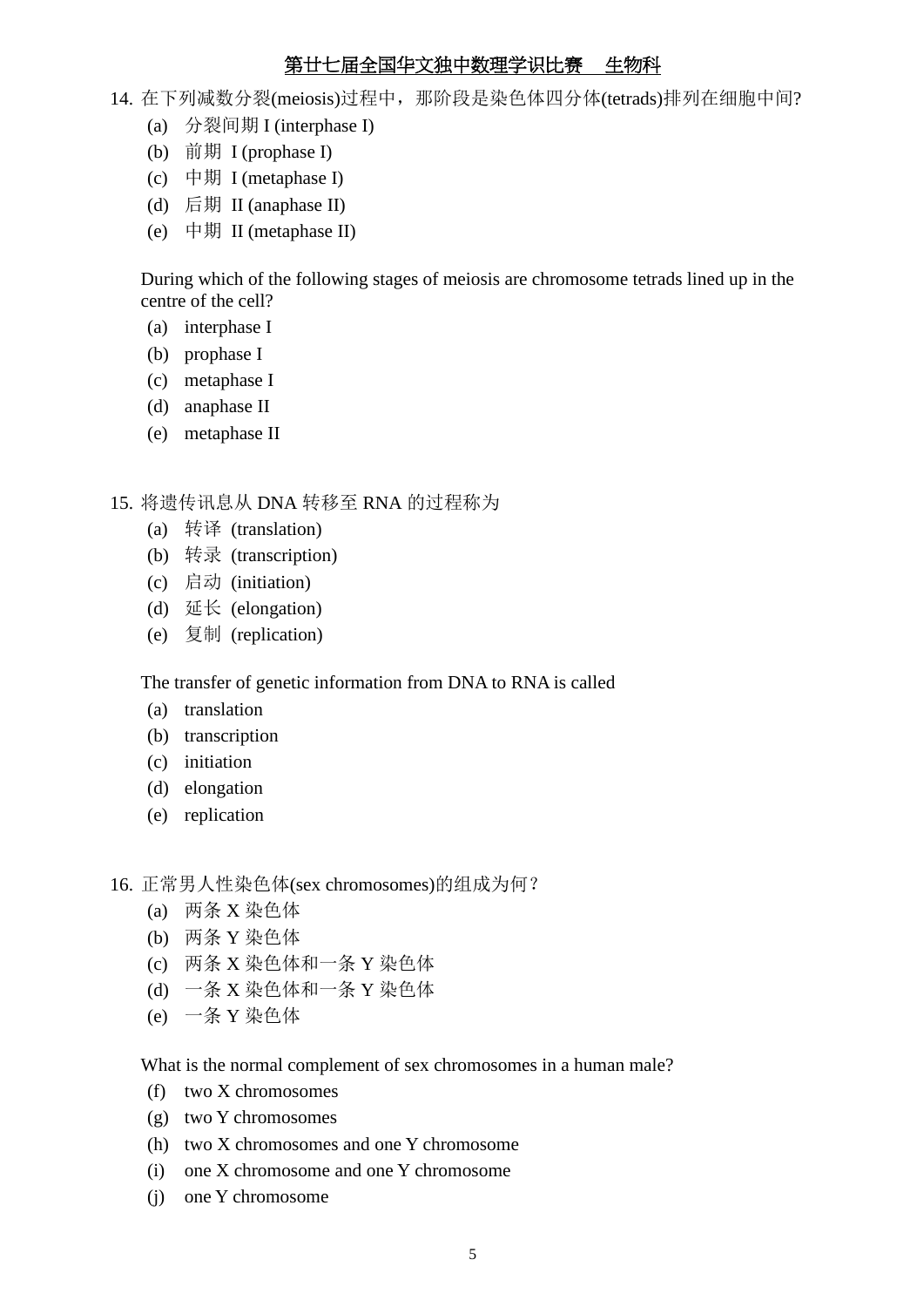- 17. 下列何者可利用作为基因重组(genetic recombination) 的运载体(vectors)?
	- (a) 细菌质粒(bacterial plasmids)
	- (b) 操纵子(operons)
	- (c) 噬菌体(phages)
	- (d) 外显子(exons)
	- (e) a 和 c 皆是

Which of the following kinds of entity can serve as DNA vectors for genetic recobination?

- (a) bacterial plasmids
- (b) operons
- (c) phages
- (d) exons
- (e) both a and c

18. 利用基因工程(genetic engineering) 可作为生产下列何种产品?

- (a) 疫苗(vaccines)
- (b) 人类胰岛素(human insulin)
- (c) 人类生长激素(human growth hormone)
- (d) 以上皆是
- (e) 以上皆非

Genetic engineering techniques are used to produce which of the following products?

- (a) vaccines
- (b) human insulin
- (c) human growth hormone
- (d) all of the above
- (e) none of the above
- 19. 在热带雨林(tropical forest) 中植物的垂直结构(vertical structure)是因为需要得到大量的
	- (a) 水分 (moisture)
	- (b) 氮气 (nitrogen)
	- (c) 二氧化碳 (carbon dioxide)
	- (d) 矿物质 (minerals)
	- (e) 阳光 (light)

The vertical structure of the tropical forest is due to the intense competition for

- (a) moisture.
- (b) nitrogen.
- (c) carbon dioxide
- (d) minerals
- (e) light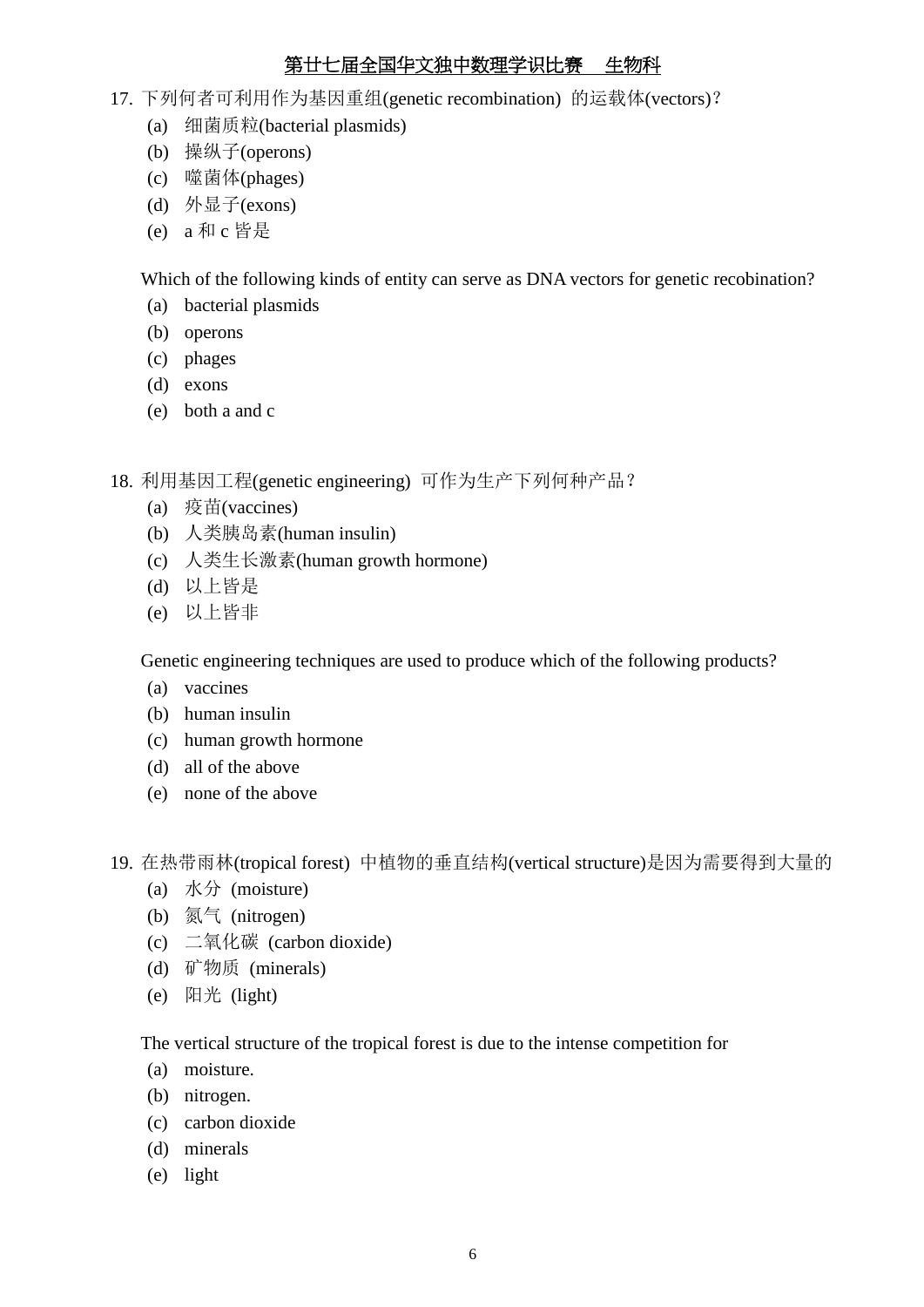- 20. 下列何种情形人口生长率(population growth)会达到零增长?
	- (a) 没有任何人超过两位小孩
	- (b) 夫妻平均孩子数目约为 2.25 时 (假定其中某些夫妻没有任何小孩)
	- (c) 没有任何人超过一位小孩
	- (d) 人口出生率等于 2.0
	- (e) 人口出生率等于人口死亡率

A human population will achieve zero population growth if

- (a) no one has more than two children
- (b) couple have an average of about 2.25 children each (to allow for the fact that some people have no child)
- (c) no one has more than one child
- (d) the birth rate equals to 2.0
- (e) the birth rate equals to the death rate
- 21. 在生态系统(ecosystems) 中, \_\_\_\_\_\_的流动是单向, 但\_\_\_\_\_\_是不断的被循环。
	- (a) 矿物质(minerals)…….. 能量(energy)
	- (b) 遗传讯息(genetic information)…….. 基因型(genotypes)
	- (c) 有机化合物(organic compounds)……..矿物质
	- (d) 能量…….. 物质(materials)
	- (e) 食物…….. 能量

In ecosystem, the flow of \_\_\_\_\_is one-way, while \_\_\_\_\_are constantly cycled.

- (a) minerals........energy
- (b) genetic information……..genotypes
- (c) organic compounds……..minerals
- (d) energy……..materials
- (e) food……..energy

22. Endau Rompin 国家公园(National Park)在马来西亚国家那一州内?

- (a) 霹雳州 (Perak)
- (b) 彭亨州 (Pahang)
- (c) 柔佛州 (Johor)
- (d) 砂拉越州 (Sarawak)
- (e) 沙巴州 (Sabah)

Endau Rompin National Park is located at\_\_\_\_\_\_\_ state, Malaysia.

- (a) Perak
- (b) Pahang
- (c) Johor
- (d) Sarawak
- (e) Sabah